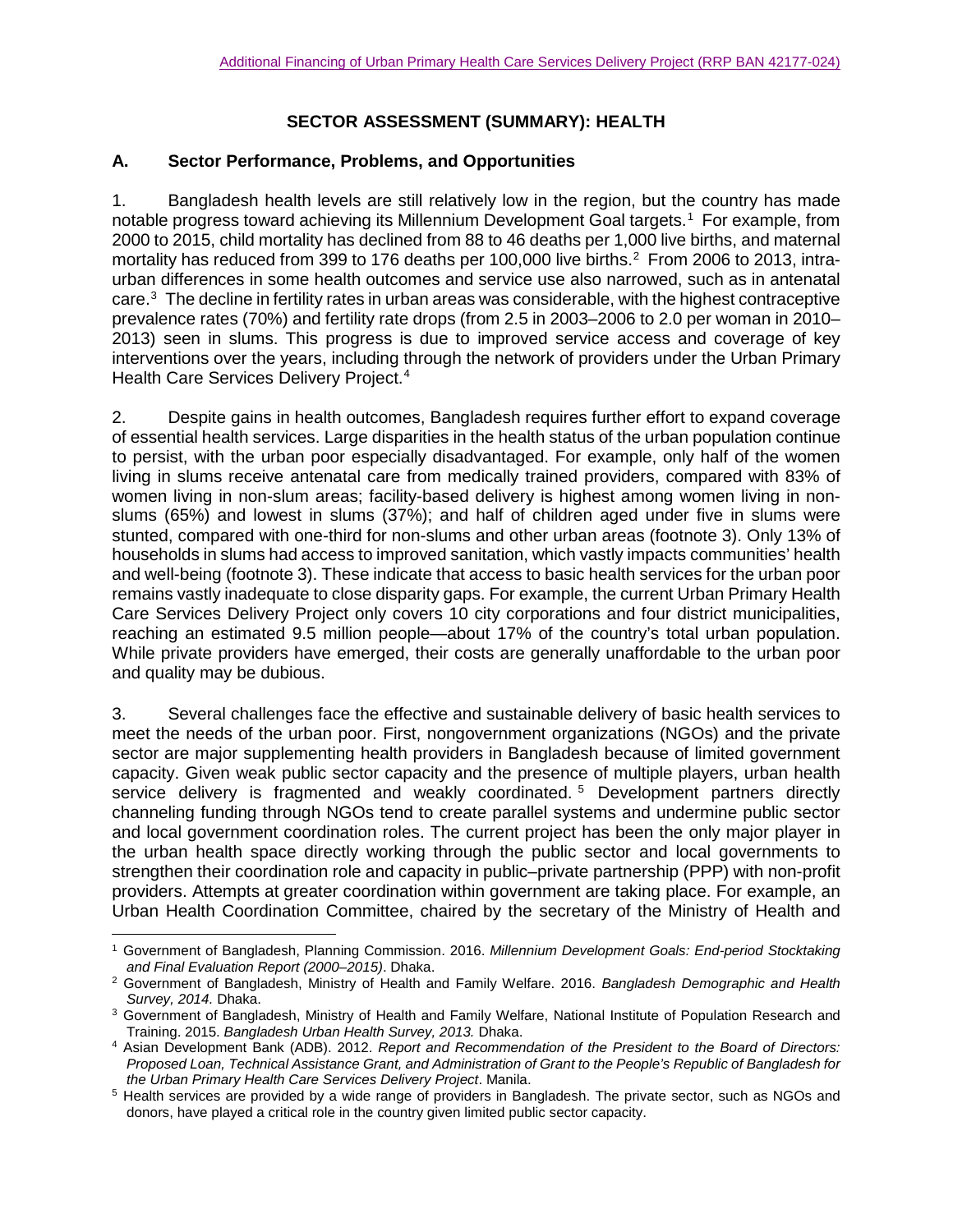Family Welfare (MOHFW) and co-chaired by the secretary of the Local Government Division (LGD), has been established but requires further working improvements to identify roles and responsibilities and better planning and coordination in selected areas such as quality assurance and information systems.

4. Governance and stewardship for sustainable urban primary health care (PHC) also need to be improved. While the MOHFW is responsible for the policy and stewardship of the whole country, the mandate of urban primary health and public health activities lies with the urban local bodies (ULBs) according to the Local Government (City Corporation) Act, 2009 and Local Government (*Pourashava*) Act, 2009. However, cities and municipalities often do not have the resources, financial or institutional, to undertake these functions. The MOHFW also has limited capacity and sector-level prioritization of urban health, along with chronic budget underspending, indicating inefficiency in the use of resources. The overall urban health stewardship and technical support functions need to be strengthened, as well as the delivery of local government functions, through better institutional coordination and appropriate governance mechanisms.

5. The expansion of city areas, rural–urban migration, and a rapidly increasing urban population pose new challenges for effective urban PHC service delivery. In Bangladesh, the urban population ratio increased from 19.8% to 33.5% from 1990 to 2014. $6$  By 2040, the urban population is expected to be 98.9 million and comprise 50.0% of the total population. With such rapid urbanization, it is increasingly imperative to review and support delivery mechanisms that can rapidly scale up, such as through PPPs, and increase resources to improve and expand the coverage of services in urban areas.

6. **Experience from the current project**. The independent midterm review in November 2015 observed that, through the ongoing project, the LGD effectively provides leadership to the country's efforts in finding scalable models for urban PHC delivery through ULBs. The current project has (i) increased the access of target beneficiaries, especially from poor households, to Essential Service Delivery Plus provided through PPP; (ii) provided some 23.5 million client contacts, of which 74% were women and 26% men at midterm review; (iii) constructed a network of over 180 health facilities nationwide; (iv) built experience in the management and contracting of health service delivery by NGOs; and (v) strengthened procurement, financial management, and monitoring and evaluation systems. Despite this progress, improvement in institutional strengthening for the sustainability of the subsector remains a challenge. For example, many of the targets on sustainability lacked traction, so further measures are needed to incentivize their action.

# **B. Government's Sector Strategy**

7. The Seventh Five-Year Plan, FY2016–FY2020 recognizes the link between health and nutrition to poverty and growth, and reaffirms the priority objective of the previous Five-Year Plan on improving urban health services to facilitate access and effective use of the available essential health services package by the urban poor and slum dwellers.<sup>[7](#page-1-1)</sup> The priorities of the government's Seventh Five Year Plan emphasize the need to build a coalition of interests around one harmonized approach for greater coordination between the Ministry of Local Government, Rural Development and Cooperatives (MOLGRDC) and MOHFW on the management of urban health, and alternate service delivery mechanisms including PPPs for basic services. The government,

<span id="page-1-0"></span> $\overline{a}$ <sup>6</sup> United Nations, Department of Economic and Social Affairs. 2014. *World Urbanization Prospects: The 2014 Revision*. New York.

<span id="page-1-1"></span><sup>7</sup> Government of Bangladesh, Planning Commission. 2015. *Seventh Five-Year Plan, FY2016–FY2020*. Dhaka.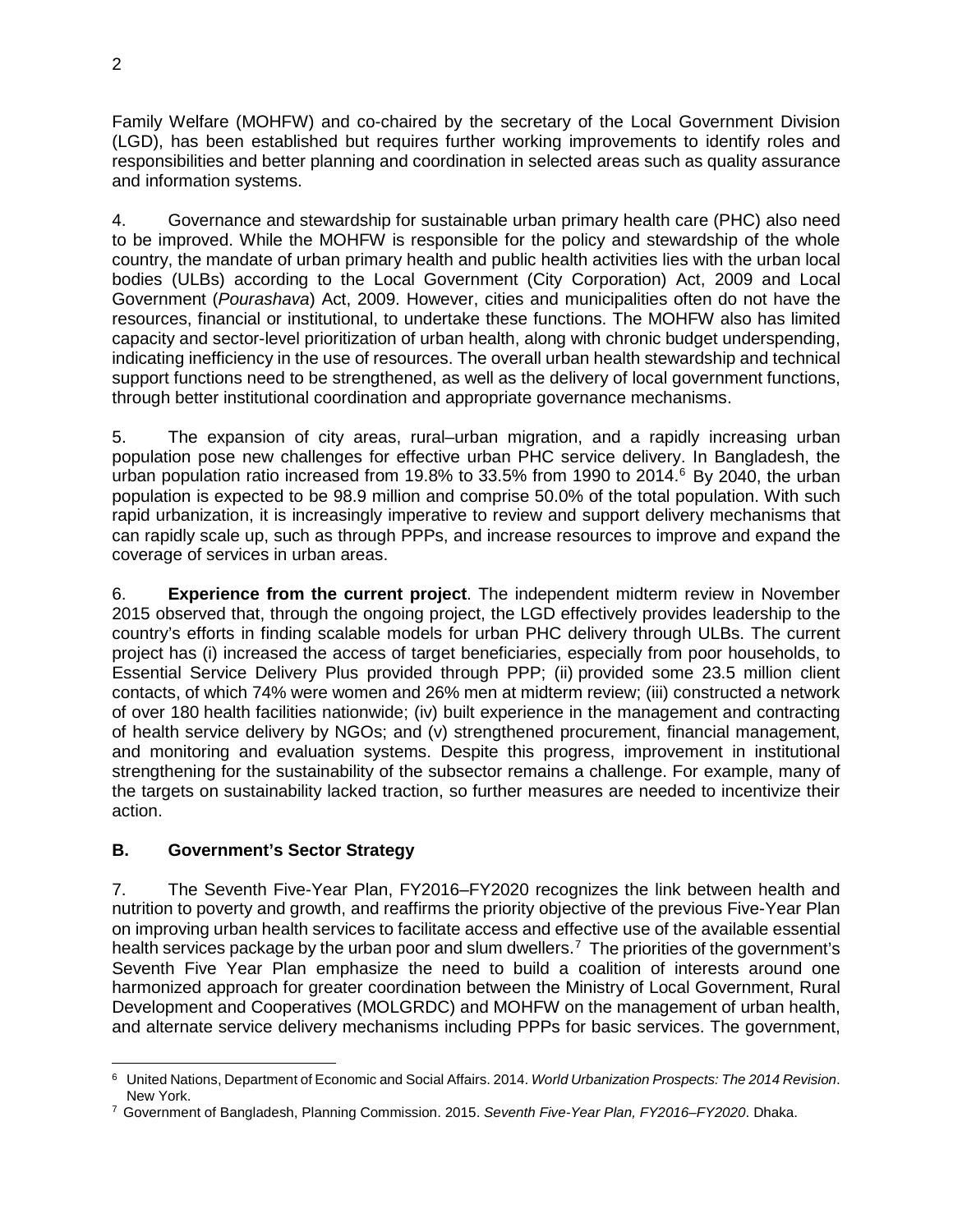with the support of the Asian Development Bank (ADB), also developed the National Urban Health Strategy (NUHS) and a forthcoming action plan.<sup>[8](#page-2-0)</sup> The MOHFW's 4th Health Nutrition and Population Sector Program further highlighted the need for strengthening coordination among the MOHFW, MOLGRDC, NGOs, and private sector for operationalization of the NUHS guidelines.

#### **C. ADB Sector Experience and Assistance Program**

8. The current project has significantly contributed to improving the accessibility and quality of urban PHC services, which are responsive to the national strategy and the needs of the target population. PPPs for health service delivery has filled the gaps that resulted from inadequate service provision and limited government capacity. Under the project, the NUHS was formulated and approved in 2014 by the MOLGRDC, considering overall national goals and policies and the need for a well-planned strategy for an urban health system. However, the LGD needs to be strengthened to be responsible for urban health and requires capacity strengthening for the continuation of urban PHC services. Consequently, the focus on practical mechanisms needs to increase for (i) improving coordination at all levels, (ii) strengthening city and municipal health departments, (iii) updating the PHC service scope, and (iv) achieving financial sustainability.

9. Experience drawn from development partners also generally recognized challenges related to coordination between the MOLGRDC and MOHFW in urban health, the roles and capacity of ULBs, and sustainability. The development partners all emphasized stronger coordination between the two ministries. The integration of service statistics and field-based information is recognized as important for urban health planning and coordination. They also agreed that the role of NGOs and the private sector in the delivery of urban health should be further developed and formalized through PPPs to support the diversification of health service delivery strategies.

10. Additional financing of the current project will have the following outputs: (i) institutional governance and local government capacity to sustainably deliver urban PHC services strengthened; (ii) accessibility, quality, and use of urban PHC services improved, with a focus on the poor, women, and children, through PPP; and (iii) effective support for decentralized project management provided. The proposed additional financing will cover the additional cost for the 5-year extension. It will also assist the government in continuing and scaling up the PPP modality of contracting service providers and strengthening local health systems and capacities in an integrated and long-term perspective toward a sustainable urban primary health sector. During the additional 5-year period, the government envisions that it, including ULBs, would be sufficiently strengthened to sustain health services through the establishment of a functional, fullystaffed permanent institutional body and a dedicated revenue budget head for urban primary health under the MOLGRDC, from which government budget allocations will supplement city and municipal health financing. ULBs would also ensure financing functionaries, and institutional arrangements will be sustained accordingly. After project completion, contracting health services will predominantly continue, and where the capacity exists, selected local governments may deliver services themselves. Once an LGD revenue budget for PHC has been established and funded, and the Urban Development Wing has been sufficiently strengthened, future engagement under a programmatic approach may be explored by the government and ADB.

<span id="page-2-0"></span> $\overline{a}$ <sup>8</sup> Government of Bangladesh, Ministry of Local Government, Rural Development and Cooperatives, Local Government Division. 2014. *National Urban Health Strategy*. Dhaka; Government of Bangladesh, Ministry of Local Government, Rural Development and Cooperatives, Local Government Division. Forthcoming. *Operational Plan for Implementation of the National Urban Health Strategy 2018–2023*. Dhaka.